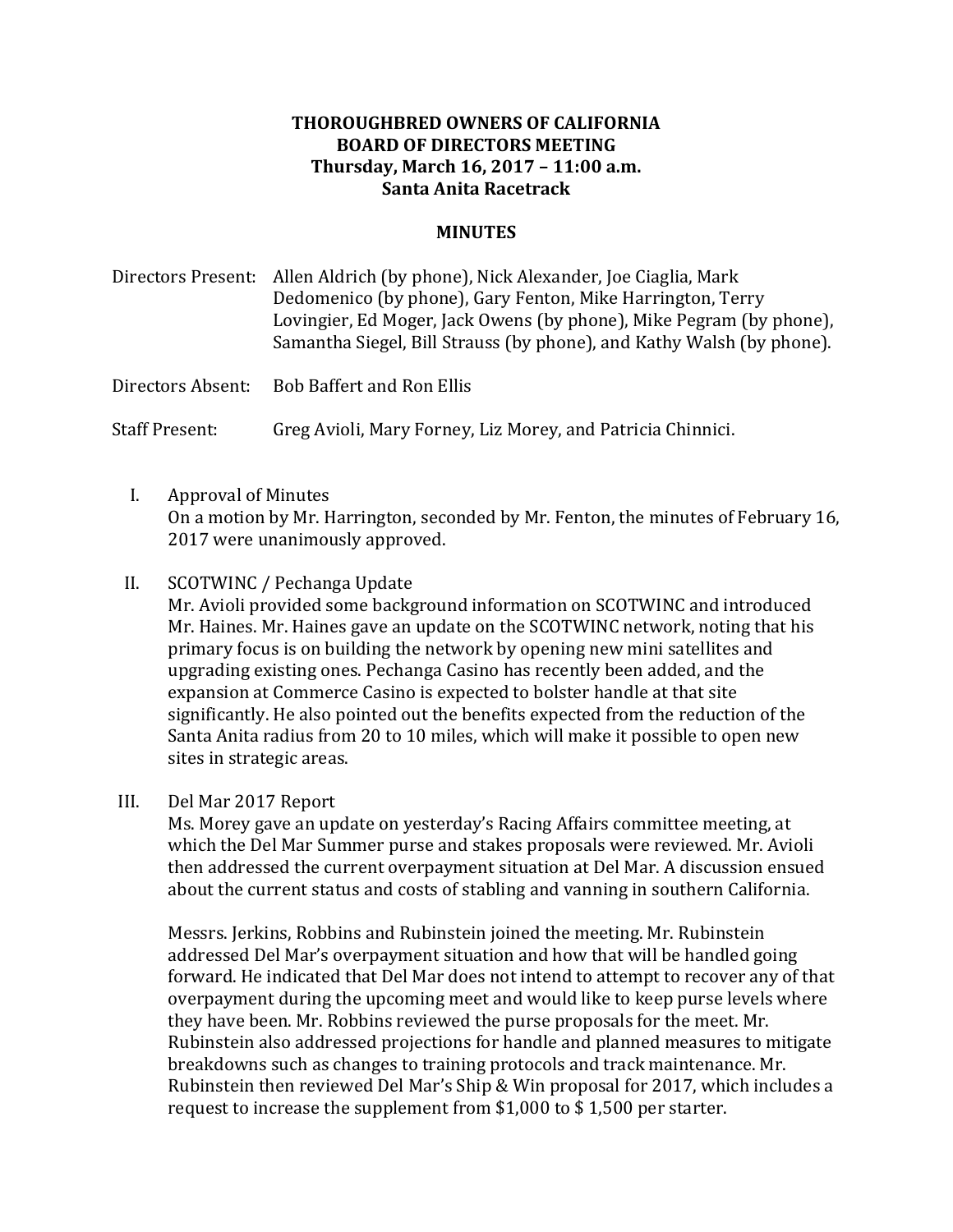Ms. Morey summarized the recommendation of the Racing Affairs Committee to approve stakes and purse proposals as provided in the meeting packet and increase the Ship & Win supplement to \$1,500. On a motion by Ms. Siegel, seconded by Mr. Ciaglia, the recommendation was approved with one "no" (Harrington).

Ms. Morey then reviewed a request from Santa Anita for a horse recruitment program, which would pay transportation costs amounting to \$3,000 for a Grade 3 stakes, \$4,000 for a Grade 2 stakes, and \$5,000 for a Grade 1 stakes, to be shared equally by TOC and Santa Anita. Ms. Siegel made a motion to approve the Santa Anita request; however, following ensuing discussion the board decided to table the vote until the April board meeting, with a request to invite Mr. Morris to attend that meeting to provide further details.

- IV. Stabling & Vanning Update / North & South Mr. Avioli reviewed the TOC proposal, which was approved by the Stabling  $\&$ Vanning Committee, to assume administrative responsibilities for the Southern California Stabling & Vanning Committee for a fee of \$8,750 per month. On a motion by Mr. Lovingier, seconded by Mr. Alexander, the board unanimously ratified the decision.
- V. Legislative Update Mr. Avioli gave a brief update on the current legislative session, initiatives, and pending federal legislation.
- VI. ADW Geolocation Update Mr. Avioli noted that geolocation begins today, and we expect to begin getting data tomorrow.

## VII. TOC Board Election Update

Ms. Forney updated the board on the 2017 election process. The slate of candidates is: Mark Dedomenico, Gary Fenton, Mike Harrington, Terry Lovingier, Jack Owens, Bill Strauss, Andrew Lerner, and Bing Bush. Candidate statements are due April 1, and ballots will be mailed May 15.

## VIII. Committee Reports

A. Finance Committee

Mr. Alexander distributed the completed 2015-16 audit. On a motion by Mr. Lovinger, seconded by Mr. Moger, the audit was unanimously approved. Mr. Alexander then provided a brief financial report for the month of February as well as year to date.

B. Medication Committee

Mr. Avioli gave a brief recap of the medication rules currently being considered by the CHRB, noting that the CHRB has abandoned the rule amendment on medication testing for morning workouts. They are moving forward with the rule amendments on horses returning following 120 days or more and the ARCI model rules for out-of-competition testing, both of